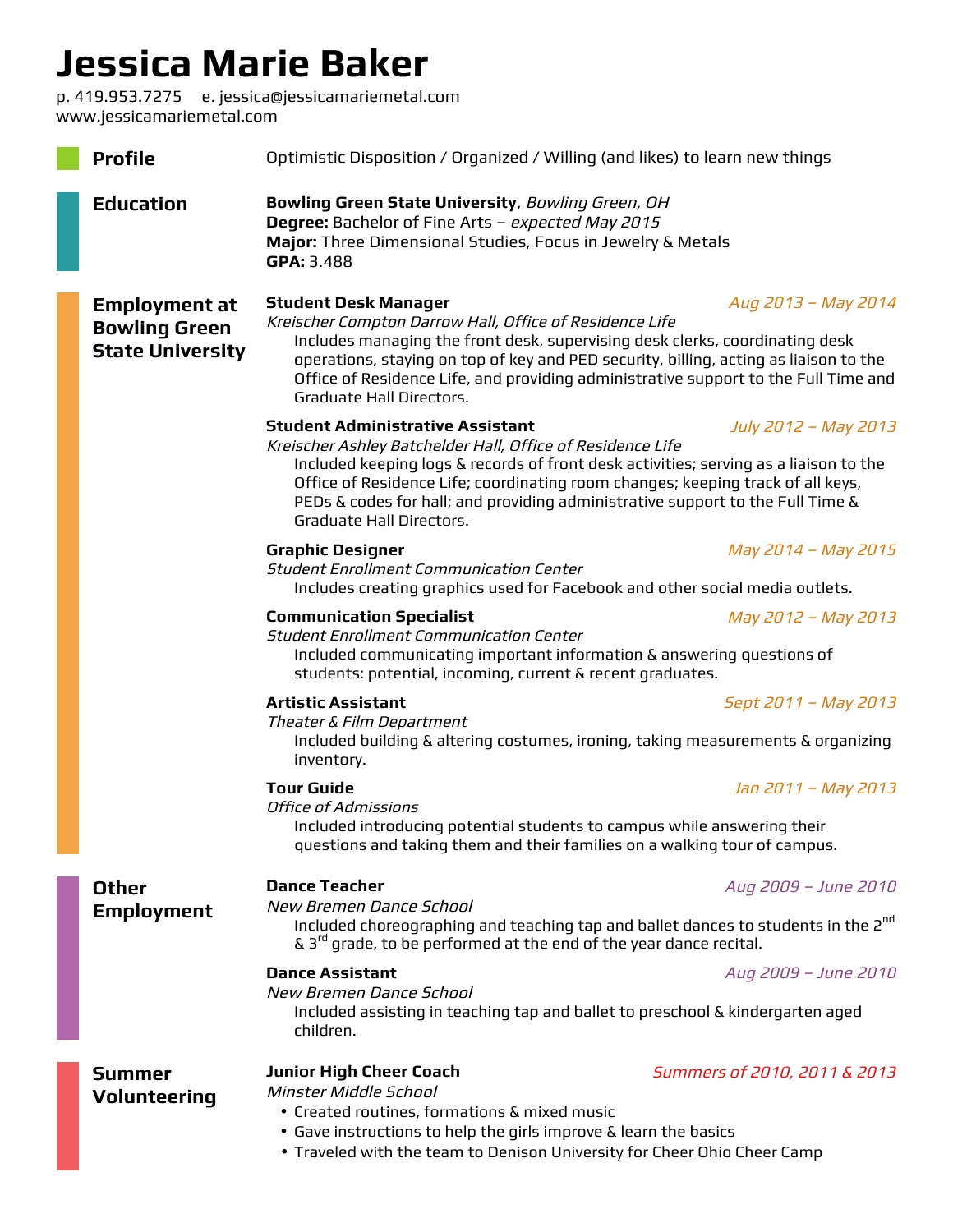## **Jessica Marie Baker**

| <b>University</b><br><b>Involvement</b> | <b>Treasurer, Student Metal Arts Council</b><br>Fall 2012 - May 2015<br>• Has included preparing and presenting an annual budget to the Student Budget<br>Committee (funds granted for three years for visiting artists and conference<br>attendance); writing grants for additional funding for workshops and<br>conferences; buying, pricing and keeping track of materials for sale through our<br>supply cabinet; and keeping track of event sales. |                         |  |
|-----------------------------------------|---------------------------------------------------------------------------------------------------------------------------------------------------------------------------------------------------------------------------------------------------------------------------------------------------------------------------------------------------------------------------------------------------------------------------------------------------------|-------------------------|--|
|                                         | <b>Member, Student Metal Arts Council</b>                                                                                                                                                                                                                                                                                                                                                                                                               | Fall 2011 - May 2015    |  |
|                                         | <b>Metals Studio Monitor</b>                                                                                                                                                                                                                                                                                                                                                                                                                            | Fall 2011 - May 2015    |  |
|                                         | Treasurer & Member, Kaze No Daichi Taiko Ensemble                                                                                                                                                                                                                                                                                                                                                                                                       | May 2014 - May 2015     |  |
|                                         | Treasurer & Member, Kaze No Daichi Taiko Ensemble                                                                                                                                                                                                                                                                                                                                                                                                       | Spring 2011 - May 2014  |  |
|                                         | • Perform at World Percussion Night (every semester)<br>• Perform at many festivals and events on campus and the surrounding area<br>. Traveling to Cornel University for the first East Coast Taiko Conference                                                                                                                                                                                                                                         |                         |  |
|                                         | <b>Opening Weekend Group Leader</b><br>. Helped incoming students move into & get acquainted with their residence hall<br>and campus                                                                                                                                                                                                                                                                                                                    | <b>Fall 2011</b>        |  |
|                                         | <b>Arts Village Learning Community</b><br>• Student Leader for the 2011-12 school year<br>• Attended the West Coast and Chicago Trips                                                                                                                                                                                                                                                                                                                   | Fall 2010 - Spring 2013 |  |
| <b>Exhibitions</b>                      | "Best of 2015" Ohio Designer Craftsmen Exhibition<br>Ohio Craft Museum, Columbus, OH                                                                                                                                                                                                                                                                                                                                                                    | <b>April 2015</b>       |  |
|                                         | <b>BFA Senior Thesis Exhibition</b><br>Dorthy Uber Bryan Gallery, BGSU Fine Arts Center                                                                                                                                                                                                                                                                                                                                                                 | <b>March 2015</b>       |  |
|                                         | <b>Changing Hues: Color Embraced by Metalsmiths Around the</b><br>World<br>Ganoksin, Online Exhibition                                                                                                                                                                                                                                                                                                                                                  | <b>Spring 2014</b>      |  |
|                                         | 63 <sup>rd</sup> Annual Undergraduate Exhibition<br>Dorothy Uber Bryan Gallery, BGSU Fine Arts Center                                                                                                                                                                                                                                                                                                                                                   |                         |  |
|                                         | "Intimate Conversations in Metal" SMAC Union Exhibition<br>Bowen Thompson Student Union, Bowling Green, OH                                                                                                                                                                                                                                                                                                                                              | <b>Spring 2013</b>      |  |
|                                         | "Intimate Conversations in Metal" SMAC Union Exhibition<br>Bowen Thompson Student Union, Bowling Green, OH                                                                                                                                                                                                                                                                                                                                              | <b>Spring 2012</b>      |  |
|                                         | <b>Arts Village Showcase</b><br>Arts Village, Bowling Green, OH                                                                                                                                                                                                                                                                                                                                                                                         | <b>Spring 2011</b>      |  |
| <b>Awards and</b>                       | <b>CURS Grant Recipient</b>                                                                                                                                                                                                                                                                                                                                                                                                                             | Summer 2013             |  |
| <b>Honors</b>                           | Featured in Key Magazine - a BGSU publication                                                                                                                                                                                                                                                                                                                                                                                                           | Spring 2012             |  |
|                                         | <b>Fadwatch Fashion Show, Sponsor - BGSU</b><br>Work was shown on models throughout the show                                                                                                                                                                                                                                                                                                                                                            |                         |  |
|                                         | First Place - 3D Category, Arts Village Showcase - BGSU<br>Golden Queen                                                                                                                                                                                                                                                                                                                                                                                 | <b>Spring 2011</b>      |  |
|                                         | Best in Show, Arts Village Showcase - BGSU<br>Golden Queen                                                                                                                                                                                                                                                                                                                                                                                              |                         |  |